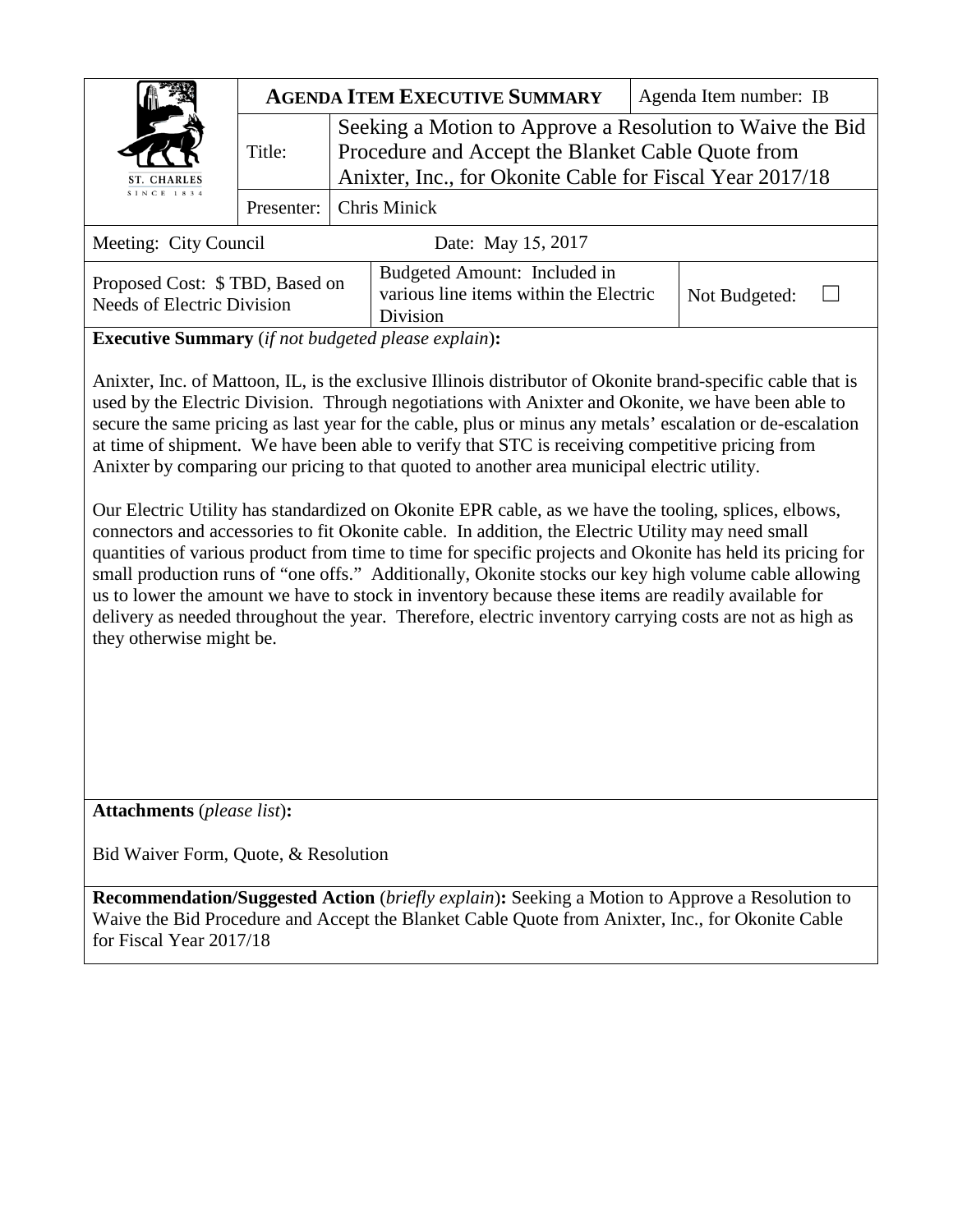**City of St. Charles, Illinois Resolution No. \_\_\_\_\_\_\_\_\_\_**

# **A Resolution Authorizing the Mayor and the City Clerk of the City of St. Charles to Waive the Bid Procedure and Accept the Blanket Cable Quote from Anixter, Inc., for Okonite Cable for Fiscal Year 2017/18**

## **Presented & Passed by the City Council on May 1, 2017**

BE IT RESOLVED by the Mayor and City Council of the City of St. Charles, Kane and DuPage Counties, Illinois, that the Mayor and City Clerk be and the same are hereby authorized to Waive the Bid Procedure and Accept the Blanket Cable Quote from Anixter, Inc., for Okonite Cable for Fiscal Year 2017/18.

PRESENTED to the City Council of the City of St. Charles, Illinois, this15th day of May, 2017

PASSED by the City Council of the City of St. Charles, Illinois, this 15th day of May, 2017

APPROVED by the Mayor of the City of St. Charles, Illinois, this 15th day of May, 2017

Raymond P. Rogina, Mayor

\_\_\_\_\_\_\_\_\_\_\_\_\_\_\_\_\_\_\_\_\_\_\_\_\_\_\_\_\_\_

ATTEST:

City Clerk

COUNCIL VOTE: Ayes: Nays: Absent: Abstain:

\_\_\_\_\_\_\_\_\_\_\_\_\_\_\_\_\_\_\_\_\_\_\_\_\_\_\_\_

JH/KD:cb 4/5/17

Anixter BlanketCableResolution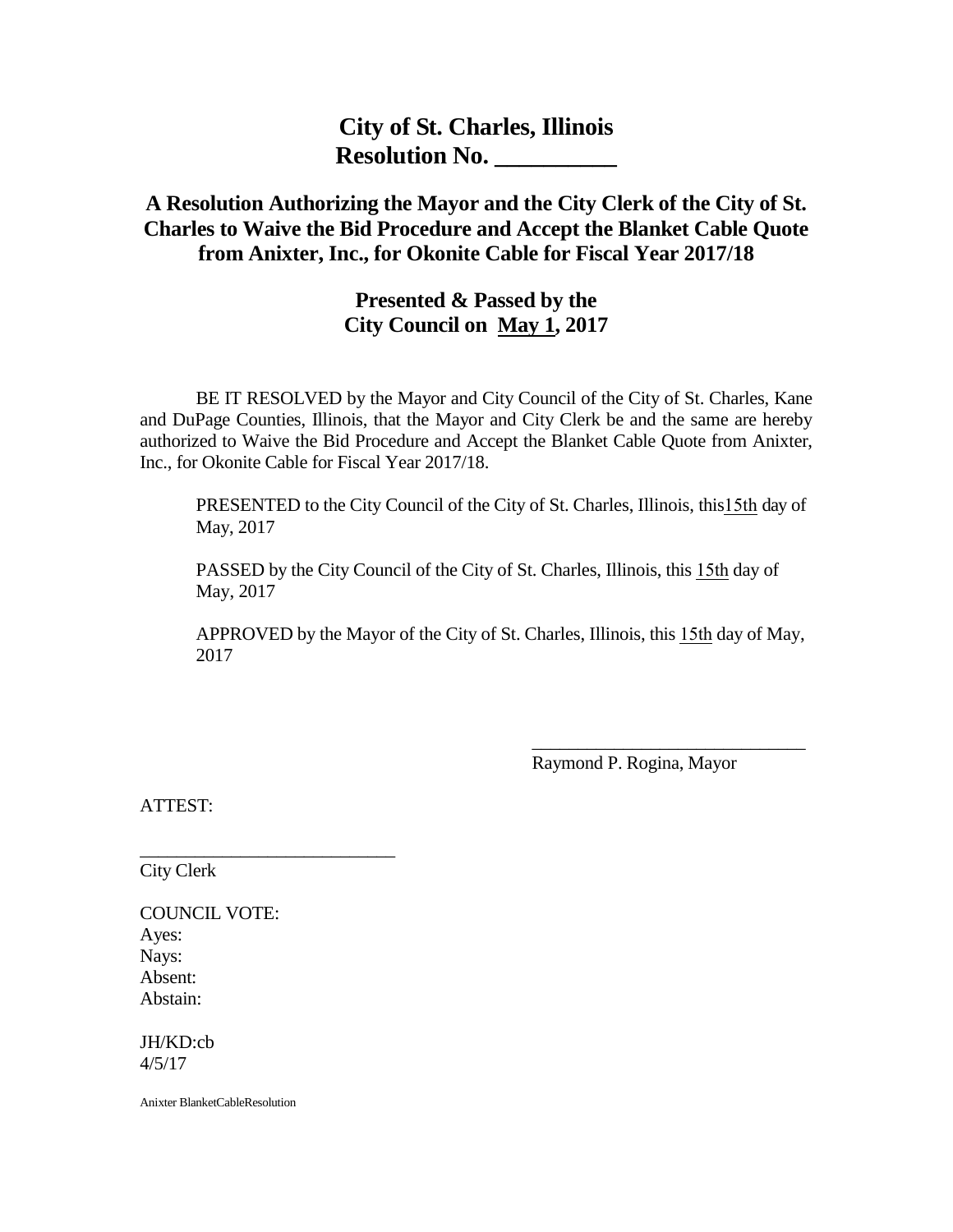March 29, 2017

Mr. Mike Shortall City of St. Charles Two East Main Street St. Charles, IL 60174

Dear Mike,

Based upon discussions between you, Anixter, and the Okonite Company, Anixter as the authorized Okonite distributor for your area, will extend the current Aluminum and Copper Cable Blanket. Pricing for this blanket, as well as all other terms and conditions under the original blanket shall remain in effect for shipments scheduled 05/01/17 through 04/30/18, subject to metals escalation/de-escalation.

Sincerely,

ANIXTER, INC.

Susie Titus

**Susie Titus** Inside Sales Associate